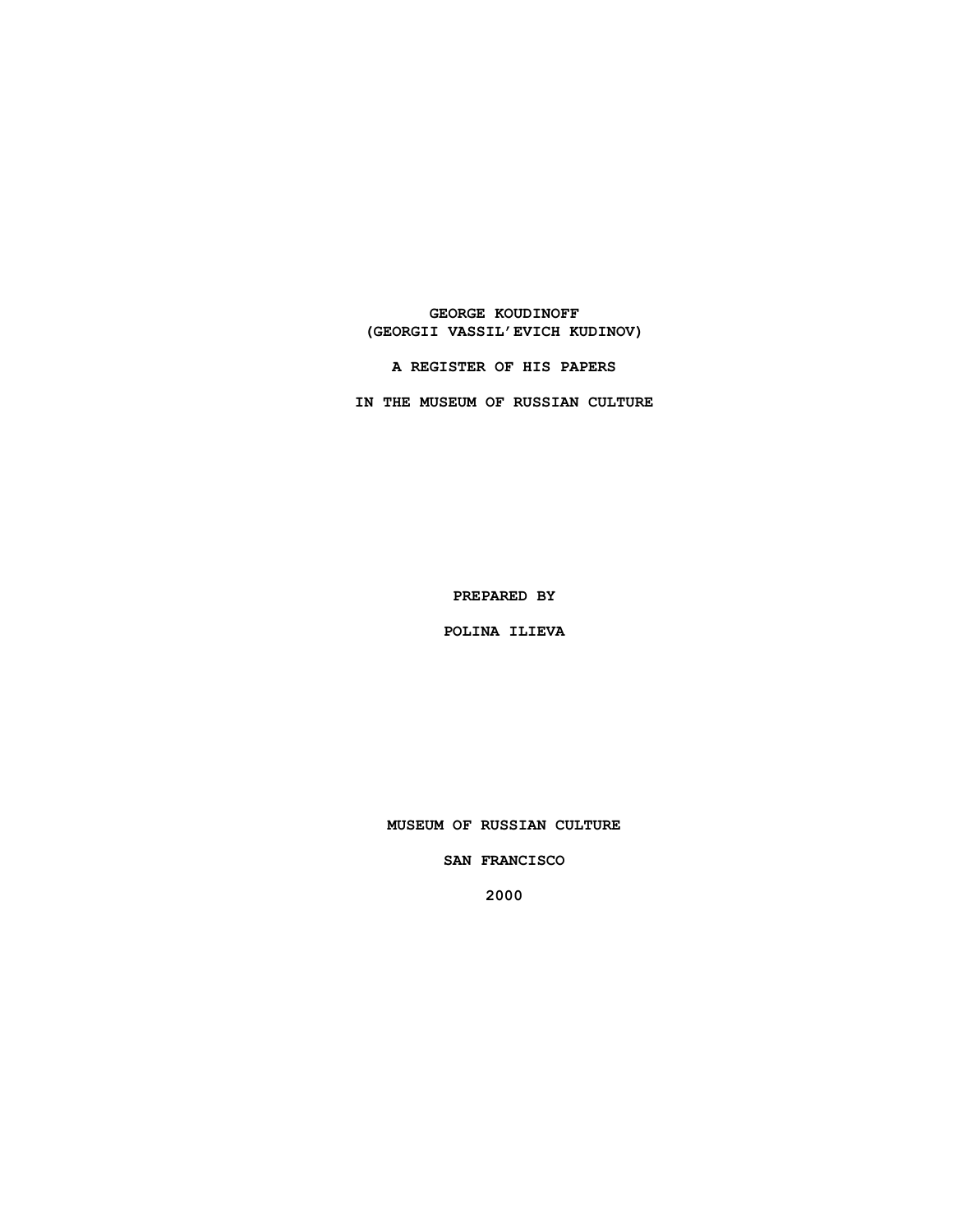### **GEORGE KOUDINOFF**

## **BIOGRAPHICAL NOTE**

**? Born, Russia**

**1923 Studied singing in Harbin** 

**1931(?)-1948 Baritone, the Russian Light Opera Company, the Russian Opera Comique, Shanghai Opera House and Obshchedostupnii Teatr pod upr. V. Klarina in Shanghai, China**

**1948 Moved to the United States**

**1948-1950(?) Soloist, Jaroff Don Cossack Chorus**

**1969 March 17 Died, San Francisco**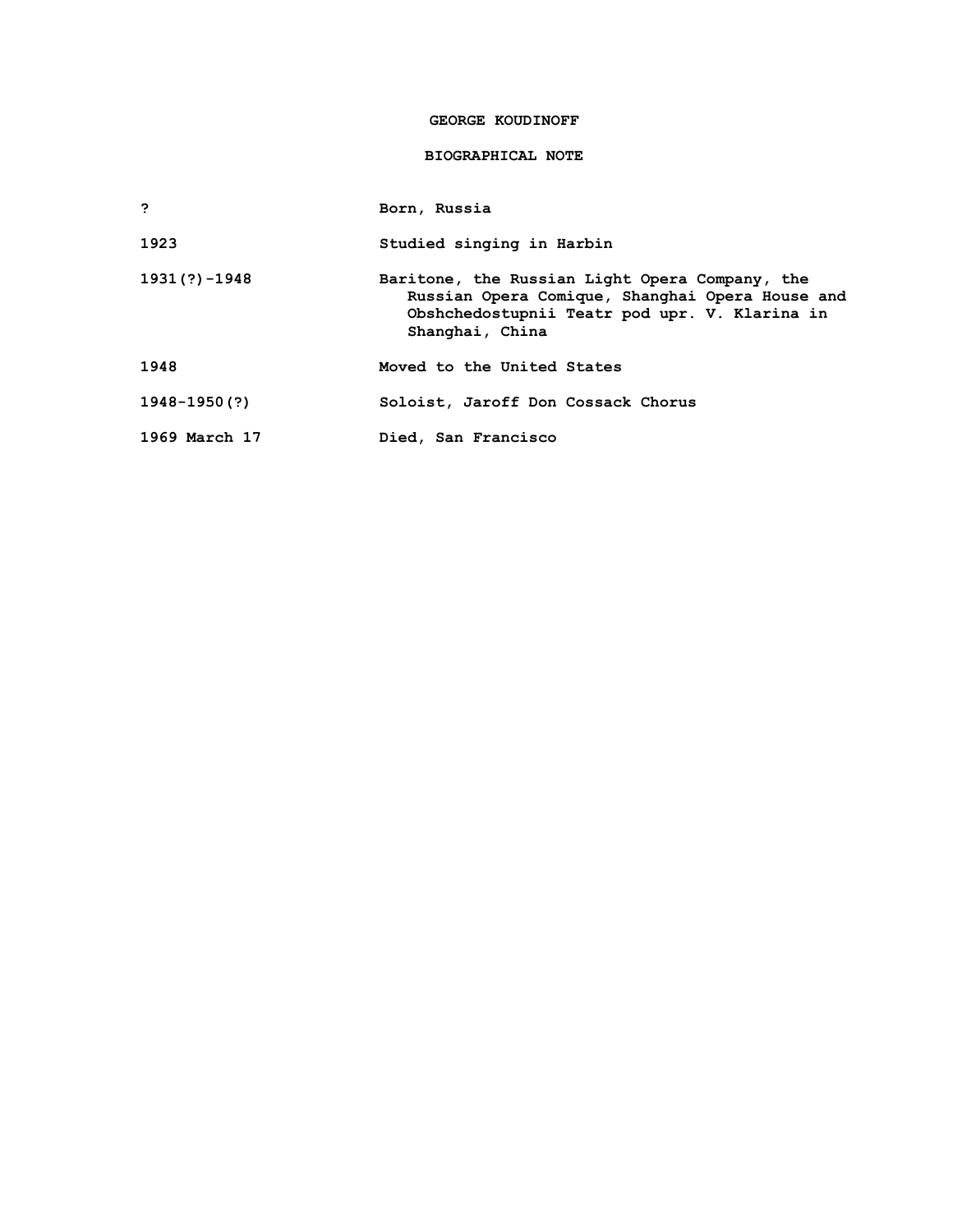## **SCOPE AND CONTENT NOTE**

#### **GEORGE KOUDINOFF PAPERS**

**George Koudinoff (aka George Koudinov/Kudinoff) was a baritone who performed with the Russian Light Opera Company, the Russian Opera Comique, Shanghai Opera House, and Obshchedostupnii Teatr pod upr. V. Klarina in Shanghai. After moving to the United States in 1948, he was a soloist in the Jaroff Don Cossack Chorus, then he became a waiter in a San Francisco restaurant.** 

**Detailed processing and preservation microfilming for these materials were made possible by a generous grant from the National Endowment for the Humanities and by matching funds from the Hoover Institution and Museum of Russian Culture. The grant also provides depositing a microfilm copy in the Hoover Institution Archives. The original materials and copyright to them (with some exceptions) are the property of the Museum of Russian Culture, San Francisco. A transfer table indicating corresponding box and reel numbers is appended to this register.**

**The Hoover Institution assumes all responsibility for notifying users that they must comply with the copyright law of the United States (Title 17 United States Code) and Hoover Rules for the Use and Reproduction of Archival Materials.**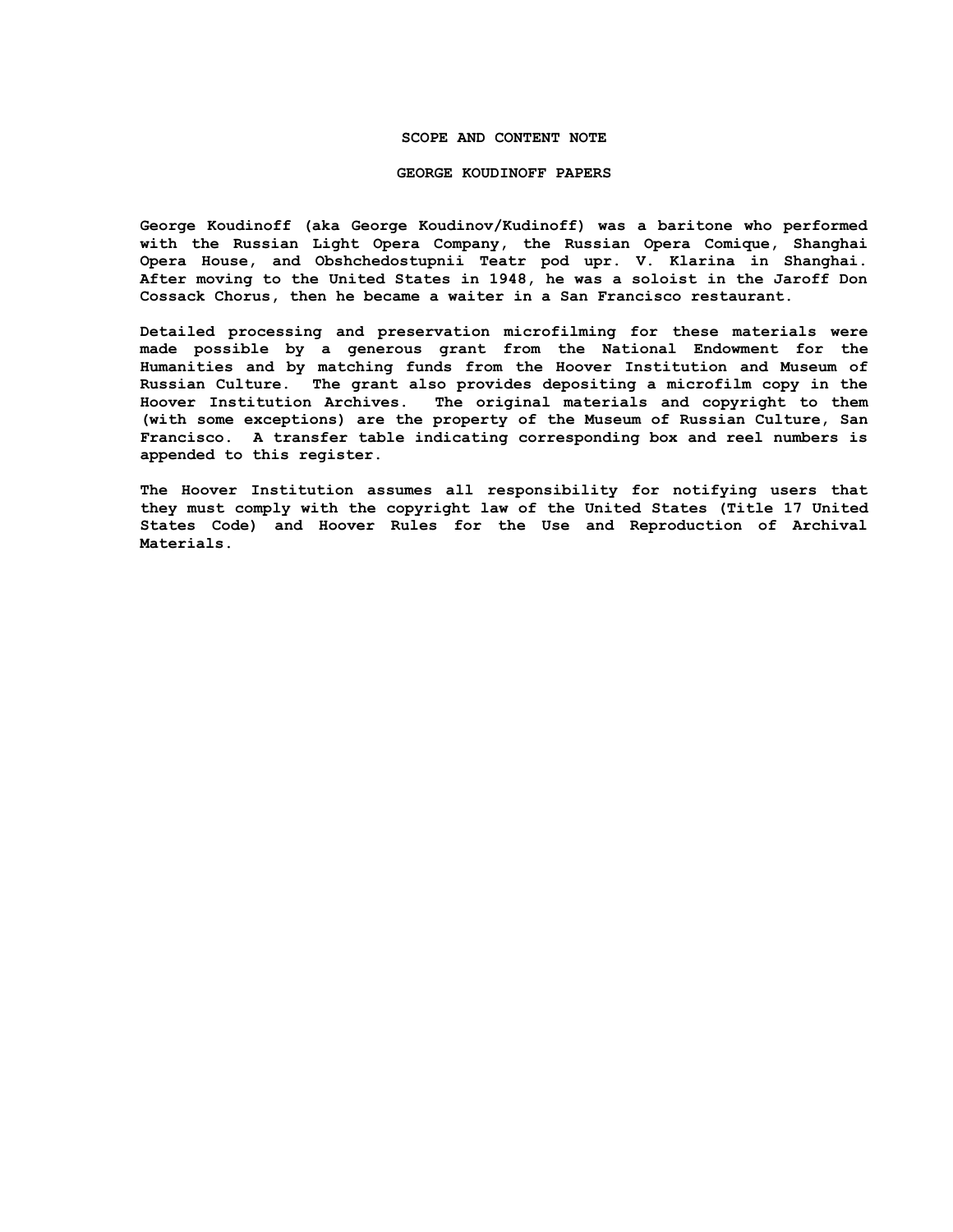## **REGISTER**

# **GEORGE KOUDINOFF PAPERS**

# **SERIES DESCRIPTION:**

| Box Nos        | Series                                                                                                                                                       |
|----------------|--------------------------------------------------------------------------------------------------------------------------------------------------------------|
| 1              | BIOGRAPHICAL FILE, 1923-1969. Clippings (including<br>obituaries), letters of thanks, scrapbooks and miscellany,<br>arranged alphabetically by physical form |
| 1              | CORRESPONDENCE, 1948. One letter from unidentified<br>correspondent                                                                                          |
| $\overline{2}$ | PHOTOGRAPHS, 1917-1940s. Album of prints depicting<br>Koudinoff in different opera costumes and his<br>performances. Includes several family prints          |